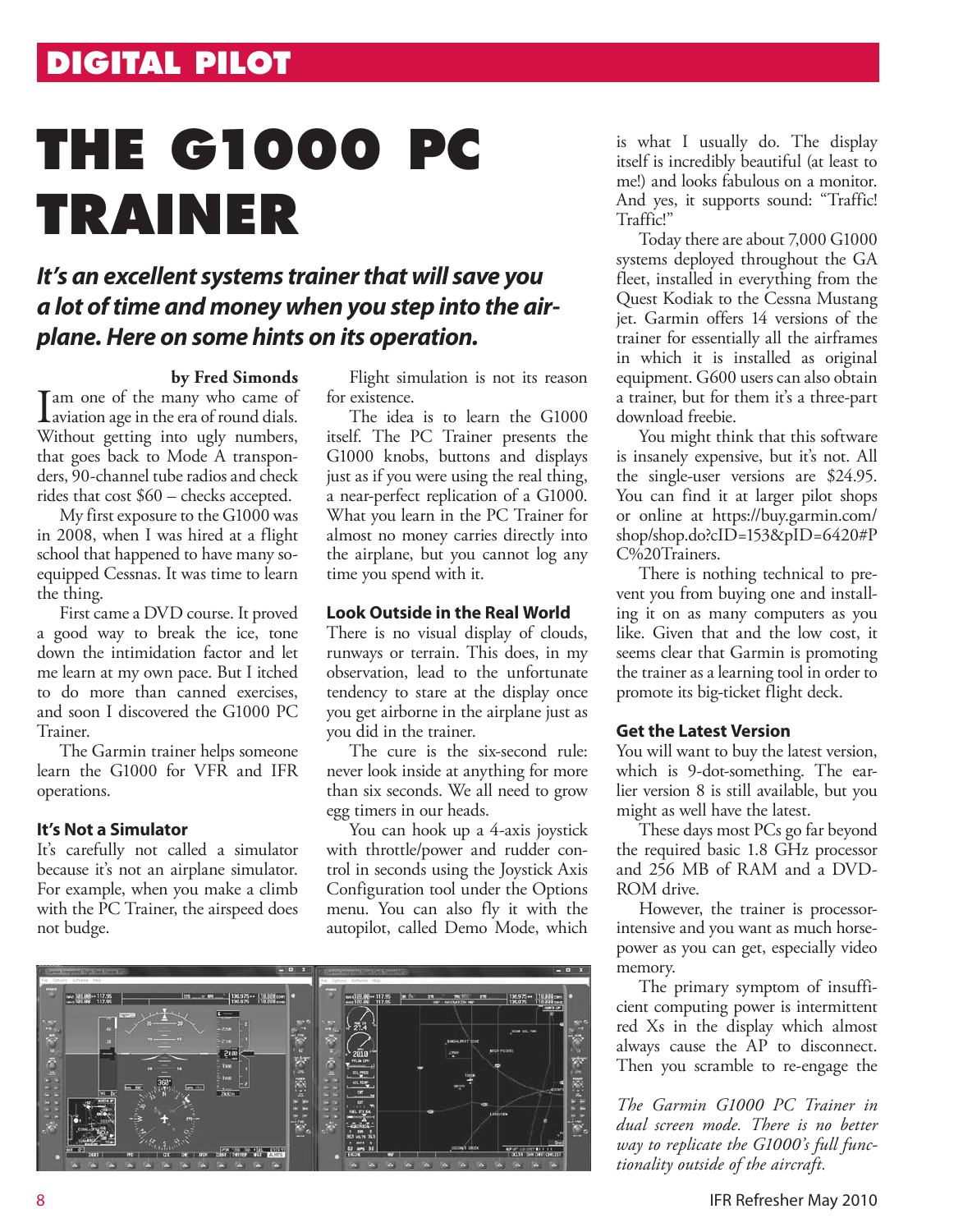# **DIGITAL PILOT**

autopilot as the airplane heads whoknows-where.

Worse, it breaks your concentration and the flow of learning stops for a moment.

On-board graphics cards with Intel graphic chipsets and shared memory will not work with the G1000. Nowhere does Garmin say this, but DirectX will not load causing the trainer to fail.

## **Windows Versus Apple**

It works fine on Windows 2000, XP and Windows 7, but not very well on Apple machines where PC emulation really slows things down.

The only glitch I have found is that the screen capture feature does not seem to work in Windows 7. It will run happily on a desktop or laptop computer.

The most impressive aspect of the trainer is its dual-screen mode. Imagine having the Primary Flight Display on your left and the Multifunction Display on your right.

They work together just as in the airplane. There is no closer emulation of the three-way interaction between you, the PFD and MFD to be had at this price.

# **Starting Dual Screen Mode**

You can start dual screen mode from the Start Menu > Programs > Garmin Trainer > Start Dual Screen Trainer.

I dragged that to the desktop to create an icon which I find easier than drilling down through the Start Menu.

When you click it, both screens come up on one monitor unless you have set your computer for dual monitor.

In dual monitor, you may have to grab the MFD display and move it to the right-hand monitor. Using the trainer for the first time, skim through the brief Help just to see what you've got.

Before you power up the PFD, check the Options menu to select bringing up the PFD or MFD. Move right to Airframe to select the specific airframe you want to work with.

At least in Cessna single-engine aircraft, you select which airframes to install when you install the trainer, along with whether you want the Flight Chart database or not.

# **Select the Airframe**

Check whichever airframe you want as you cannot change it once you power up the system. It does not matter whether you click on the power button or use the drop-down menu.

You can pause the trainer by rightclicking anywhere in the PFD screen, at which point the airplane appears to stop in mid-air, something I've always

# *Being able to pause is absolutely great for giving yourself time to think about what comes next.*

had a hard time doing in an aircraft.

Being able to pause is absolutely great for giving yourself time to think about what you are going to do next, catch up and ultimately get ahead of the airplane or for simply taking a break.

That feature in itself is one of the most important reasons why it's worth your time to learn the system on the PC Trainer rather than in the aircraft where things can rapidly go seriously wrong if you do fall behind.

When you leave for real, close the trainer by clicking on the power button, using the exit drop-down or clicking on the red X in the corner.

Not closing the trainer gracefully can lead to problems with it and/or your computer when you start it up at a later time.

The one thing that nearly drove me insane was finding the sweet spots that cause the knobs to turn right and left. Fortunately there are keyboard short-

# **IFR REFRESHER READER SERVICES:**

#### **FOR BACK ISSUES, ARTICLES:**

Phone us at: (203) 857-3143 Fax us at: (203) 857-3103

#### **FOR QUESTIONS ABOUT YOUR SUBSCRIPTION:**

Please call (800) 829-9156 or mail us at IFR REFRESHER P.O. BOX 420235 PALM COAST, FL 32142-0235

#### **TO CHANGE YOUR ADDRESS:**

Attach your present mailing label to this form (or a copy of this form), enter your new address below and mail to: IFR REFRESHER P.O. BOX 420235 PALM COAST, FL 32142-0235

| City   |     |
|--------|-----|
|        | ZIP |
| E-mail |     |

#### **TO ORDER OR RENEW A SUBSCRIPTION:**

Enter your name and address above and check the subscription term that you prefer:

> $\Box$  1 year (12 issues) \$59  $\Box$  6 months (6 issues) \$30

| For all other countries:           |
|------------------------------------|
| 1 year, US \$69; 6 months, US \$35 |

| $\Box$ Check enclosed $\Box$ AMEX |
|-----------------------------------|
| $\Box$ MasterCard $\Box$ VISA     |

## Card #

 $\Box$ 

Expiration Date\_\_\_\_\_\_\_\_\_\_\_\_\_\_\_\_\_\_\_